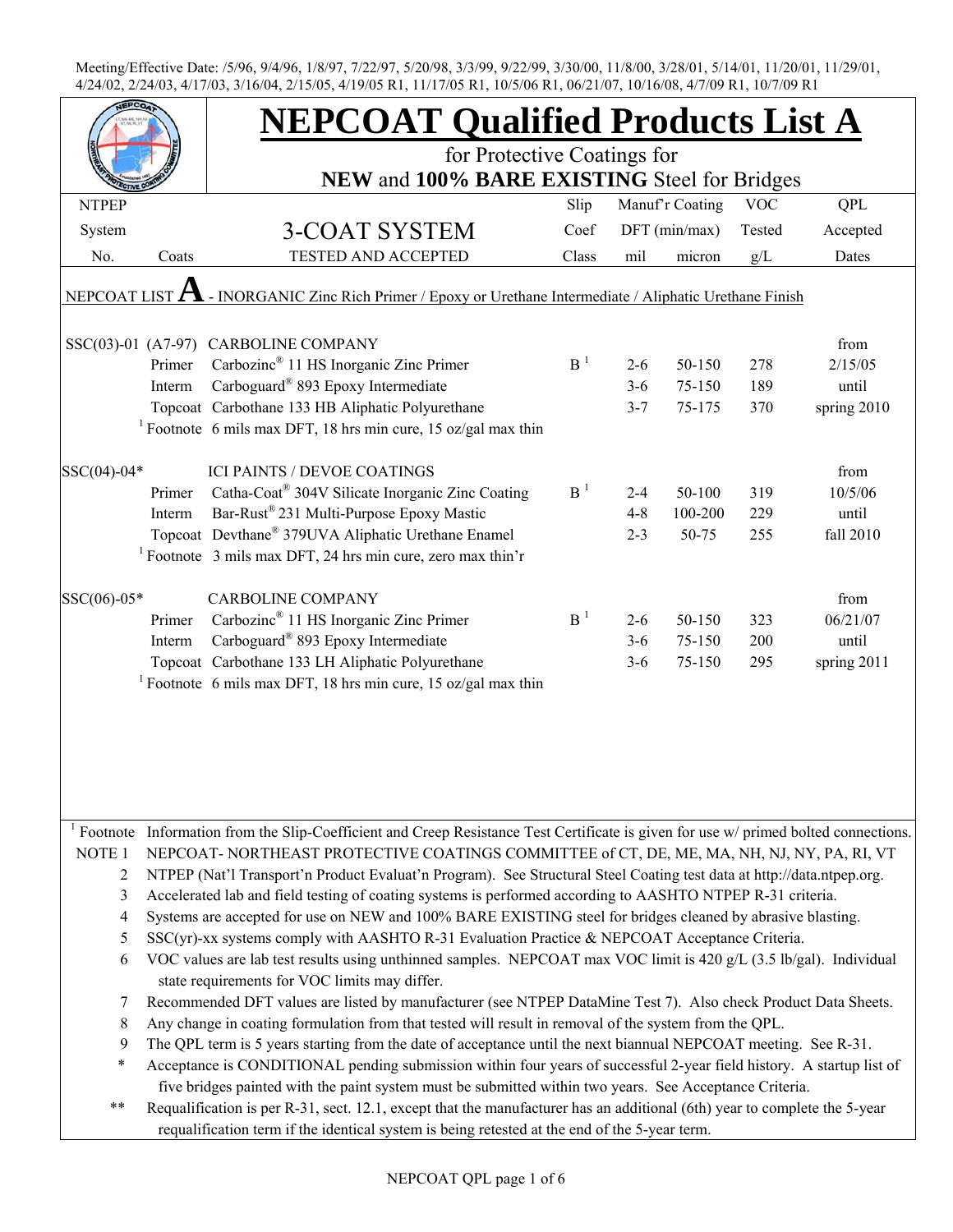|                |        | <b>NEPCOAT Qualified Products List B</b>                                                                                   |                 |          |                 |            |                    |
|----------------|--------|----------------------------------------------------------------------------------------------------------------------------|-----------------|----------|-----------------|------------|--------------------|
|                |        | for Protective Coatings for                                                                                                |                 |          |                 |            |                    |
|                |        | NEW and 100% BARE EXISTING Steel for Bridges                                                                               |                 |          |                 |            |                    |
| <b>NTPEP</b>   |        |                                                                                                                            | Slip            |          | Manuf'r Coating | <b>VOC</b> | QPL                |
| System         |        | 3-COAT SYSTEM                                                                                                              | Coef            |          | $DFT$ (min/max) | Tested     | Accepted           |
| No.            | Coats  | TESTED AND ACCEPTED                                                                                                        | Class           | mil      | micron          | g/L        | Dates              |
| NEPCOAT LIST   |        | - ORGANIC Zinc Rich Primer / Epoxy or Urethane Intermediate / Aliphatic Urethane Finish                                    |                 |          |                 |            |                    |
|                |        |                                                                                                                            |                 |          |                 |            |                    |
|                |        | SSC(03)-02 (B7-97) CARBOLINE COMPANY                                                                                       |                 |          |                 |            | from               |
|                | Primer | Carbozinc <sup>®</sup> 859 Organic Zinc Rich Epoxy Primer                                                                  | B <sup>1</sup>  | $3 - 10$ | 75-225          | 326        | 2/15/05            |
|                | Interm | Carboguard <sup>®</sup> 888 Epoxy Polyamide                                                                                |                 | $3 - 10$ | 75-225          | 331        | until              |
|                |        | Topcoat Carbothane 133 HB Aliphatic Polyurethane                                                                           |                 | $3 - 7$  | 75-175          | 370        | spring 2010        |
|                |        | <sup>1</sup> Footnote 6 mils max DFT, 4 days min cure, $10\%$ vol max thin                                                 |                 |          |                 |            |                    |
| $SSC(03)-05$   |        | AMERON INTERNATIONAL                                                                                                       |                 |          |                 |            | from               |
|                | Primer | Amercoat <sup>®</sup> 68HS Zinc Rich Epoxy Primer                                                                          | $A^1$           | $1 - 3$  | $25 - 75$       | 240        | 11/17/05           |
|                | Interm | Amercoat <sup>®</sup> 399 Fast Drying Epoxy                                                                                |                 | $4 - 8$  | 100-200         | 182        | until mtg.         |
|                |        | Topcoat Amercoat® 450H Gloss Aliphatic Polyurethane                                                                        |                 | $2 - 3$  | 50-75           | 303        | fall 2010          |
|                |        | <sup>1</sup> Footnote Slip coefficient does not meet Class B requirements                                                  |                 |          |                 |            |                    |
| $SSC(03)-12*$  |        | <b>INTERNATIONAL PAINT INC</b>                                                                                             |                 |          |                 |            | from               |
|                | Primer | Interzinc <sup>®</sup> 52 Epoxy Zinc Rich                                                                                  | Ø               | $2 - 3$  | 50-75           | 364        | 2/15/05            |
|                |        | Intergard 475HS Epoxy                                                                                                      |                 | $4 - 8$  | 100-200         | 191        | until              |
|                | Interm | Topcoat Interfine® 979 Polysiloxane                                                                                        | (not<br>tested) | $3 - 6$  | 75-150          | 206        | spring 2010        |
|                |        | Ø Footnote The test was not performed.                                                                                     |                 |          |                 |            |                    |
|                |        |                                                                                                                            |                 |          |                 |            |                    |
| $SSC(04)-02$   |        | <b>CARBOLINE COMPANY</b>                                                                                                   |                 |          |                 |            | from               |
|                | Primer | Carbozinc <sup>®</sup> 859 Organic Zinc Rich Epoxy Primer                                                                  | B <sup>1</sup>  | $3 - 10$ | 75-250          | 327        | 11/17/05           |
|                | Interm | Carboguard® 888 Epoxy Polyamide                                                                                            |                 | $3 - 8$  | 75-200          | 320        | until mtg.         |
|                |        | Topcoat Carbothane 133 LH Aliphatic Polyurethane                                                                           |                 | $3 - 6$  | 75-150          | 311        | fall 2010          |
|                |        | <sup>1</sup> Footnote 6 mils max DFT, 4 days min cure, $10\%$ vol max thin                                                 |                 |          |                 |            |                    |
| (continues)    |        | (List B continues)                                                                                                         |                 |          |                 |            | (List B continues) |
| $1$ Footnote   |        | Information from the Slip-Coefficient and Creep Resistance Test Certificate is given for use w/ primed bolted connections. |                 |          |                 |            |                    |
| NOTE 1         |        | NEPCOAT-NORTHEAST PROTECTIVE COATINGS COMMITTEE of CT, DE, ME, MA, NH, NJ, NY, PA, RI, VT                                  |                 |          |                 |            |                    |
| $\overline{c}$ |        | NTPEP (Nat'l Transport'n Product Evaluat'n Program). See Structural Steel Coating test data at http://data.ntpep.org.      |                 |          |                 |            |                    |
| 3              |        | Accelerated lab and field testing of coating systems is performed according to AASHTO NTPEP R-31 criteria.                 |                 |          |                 |            |                    |
| $\overline{4}$ |        | Systems are accepted for use on NEW and 100% BARE EXISTING steel for bridges cleaned by abrasive blasting.                 |                 |          |                 |            |                    |
| 5              |        | $SSC(yr)$ -xx systems comply with AASHTO R-31 Evaluation Practice & NEPCOAT Acceptance Criteria.                           |                 |          |                 |            |                    |
| 6              |        | VOC values are lab test results using unthinned samples. NEPCOAT max VOC limit is 420 g/L (3.5 lb/gal). Individual         |                 |          |                 |            |                    |
|                |        | state requirements for VOC limits may differ.                                                                              |                 |          |                 |            |                    |
| 7              |        | Recommended DFT values are listed by manufacturer (see NTPEP DataMine Test 7). Also check Product Data Sheets.             |                 |          |                 |            |                    |
| 8              |        | Any change in coating formulation from that tested will result in removal of the system from the QPL.                      |                 |          |                 |            |                    |
| 9              |        | The QPL term is 5 years starting from the date of acceptance until the next biannual NEPCOAT meeting. See R-31.            |                 |          |                 |            |                    |
| $\ast$         |        | Acceptance is CONDITIONAL pending submission within four years of successful 2-year field history. A startup list of       |                 |          |                 |            |                    |
|                |        | five bridges painted with the paint system must be submitted within two years. See Acceptance Criteria.                    |                 |          |                 |            |                    |
| **             |        | Requalification is per R-31, sect. 12.1, except that the manufacturer has an additional (6th) year to complete the 5-year  |                 |          |                 |            |                    |
|                |        | requalification term if the identical system is being retested at the end of the 5-year term.                              |                 |          |                 |            |                    |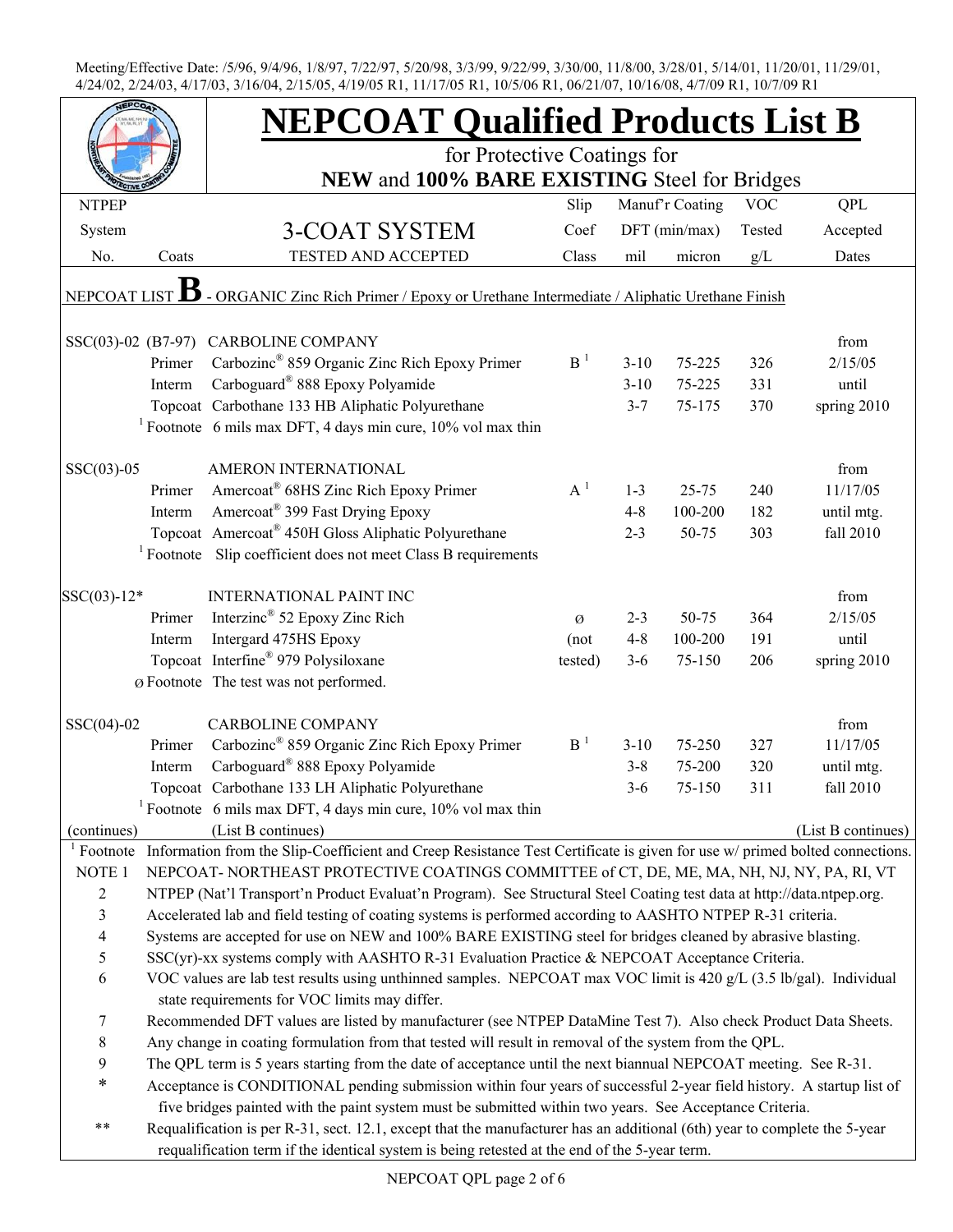|                     |        | <b>NEPCOAT Qualified Products List B</b>                                                                                                                                                                           |                |          |                 |            |             |
|---------------------|--------|--------------------------------------------------------------------------------------------------------------------------------------------------------------------------------------------------------------------|----------------|----------|-----------------|------------|-------------|
|                     |        | for Protective Coatings for                                                                                                                                                                                        |                |          |                 |            |             |
|                     |        | NEW and 100% BARE EXISTING Steel for Bridges                                                                                                                                                                       |                |          |                 |            |             |
| <b>NTPEP</b>        |        |                                                                                                                                                                                                                    | Slip           |          | Manuf'r Coating | <b>VOC</b> | QPL         |
| System              |        | 3-COAT SYSTEM                                                                                                                                                                                                      | Coef           |          | DFT (min/max)   | Tested     | Accepted    |
| No.                 | Coats  | TESTED AND ACCEPTED                                                                                                                                                                                                | Class          | mil      | micron          | g/L        | Dates       |
| NEPCOAT LIST        |        | - ORGANIC Zinc Rich Primer / Epoxy or Urethane Intermediate / Aliphatic Urethane Finish                                                                                                                            |                |          |                 |            |             |
| $SSC(04)-03$        |        | SHERWIN WILLIAMS COMPANY                                                                                                                                                                                           |                |          |                 |            | from        |
|                     | Primer | Zinc Clad <sup>®</sup> III HS Organic Zinc Rich Epoxy Primer                                                                                                                                                       | B <sup>1</sup> | $3 - 5$  | $75 - 125$      | 330        | 11/17/05    |
|                     | Interm | Macropoxy <sup>®</sup> 646 Fast Cure Epoxy                                                                                                                                                                         |                | $3 - 10$ | 75-250          | 191        | until mtg.  |
|                     |        | Topcoat Acrolon <sup>™</sup> 218 HS Acrylic Polyurethane                                                                                                                                                           |                | $3-6$    | 75-150          | 280        | fall 2010   |
|                     |        | $1$ Footnote 5 mils max DFT, 7 days min cure, zero thinner                                                                                                                                                         |                |          |                 |            |             |
| $SSC(05)-02*$       |        | <b>MAB PAINTS</b>                                                                                                                                                                                                  |                |          |                 |            | from        |
|                     | Primer | Ply-Tile Epoxy Organic Zinc Rich Primer                                                                                                                                                                            | $-1$           | $3 - 5$  | 75-125          | 404        | 10/5/06     |
|                     | Interm | Ply-Mastic 650 High Build Epoxy Coating                                                                                                                                                                            |                | $4-6$    | 100-150         | 270        | until       |
|                     |        | Topcoat Ply-Thane 890 HS Aliphatic Acrylic Urethane                                                                                                                                                                |                | $2 - 4$  | 50-100          | 256        | fall 2010   |
|                     |        | <sup>1</sup> Footnote Slip coefficient is under retest                                                                                                                                                             |                |          |                 |            |             |
| $SSC(06)-11*$       |        | <b>CARBOLINE COMPANY</b>                                                                                                                                                                                           |                |          |                 |            | from        |
|                     | Primer | Carbozinc <sup>®</sup> 859 Organic Zinc Rich Epoxy Primer                                                                                                                                                          | B <sup>1</sup> | $3 - 10$ | 75-250          | 327        | 4/7/09      |
|                     | Interm | Carboguard <sup>®</sup> 893 Epoxy Polyamide                                                                                                                                                                        |                | $3 - 10$ | 75-250          | 200        | until mtg.  |
|                     |        | Topcoat Carbothane 133 LH Aliphatic Polyurethane                                                                                                                                                                   |                | $3 - 6$  | 75-150          | 311        | spring 2013 |
|                     |        | <sup>1</sup> Footnote 6 mils max DFT, 4 days min cure, $10\%$ vol max thin                                                                                                                                         |                |          |                 |            |             |
|                     |        |                                                                                                                                                                                                                    |                |          |                 |            |             |
| $SSC(07)-02*$       |        | <b>INTERNATIONAL PAINT INC</b>                                                                                                                                                                                     |                |          |                 |            | from        |
|                     | Primer | Interzinc <sup>®</sup> 315B Epoxy Zinc Rich                                                                                                                                                                        | Ø              | $2 - 6$  | 50-150          | 291        | 4/7/09      |
|                     | Interm | Intergard 475HS Epoxy                                                                                                                                                                                              | (not           | $4 - 8$  | 100-200         | 177        | until mtg.  |
|                     |        | Topcoat Interthane <sup>®</sup> 870 UHS                                                                                                                                                                            | tested)        | $3 - 5$  | 75-125          | 171        | spring 2013 |
|                     |        | Ø Footnote The test was not performed.                                                                                                                                                                             |                |          |                 |            |             |
| NOTE <sub>1</sub>   |        | <sup>1</sup> Footnote Information from the Slip-Coefficient and Creep Resistance Test Certificate is given for use $w$ / primed bolted connections.                                                                |                |          |                 |            |             |
|                     |        | NEPCOAT-NORTHEAST PROTECTIVE COATINGS COMMITTEE of CT, DE, ME, MA, NH, NJ, NY, PA, RI, VT<br>NTPEP (Nat'l Transport'n Product Evaluat'n Program). See Structural Steel Coating test data at http://data.ntpep.org. |                |          |                 |            |             |
| $\overline{2}$      |        |                                                                                                                                                                                                                    |                |          |                 |            |             |
| 3<br>$\overline{4}$ |        | Accelerated lab and field testing of coating systems is performed according to AASHTO NTPEP R-31 criteria.                                                                                                         |                |          |                 |            |             |
|                     |        | Systems are accepted for use on NEW and 100% BARE EXISTING steel for bridges cleaned by abrasive blasting.                                                                                                         |                |          |                 |            |             |
| 5                   |        | SSC(yr)-xx systems comply with AASHTO R-31 Evaluation Practice & NEPCOAT Acceptance Criteria.                                                                                                                      |                |          |                 |            |             |
| 6                   |        | VOC values are lab test results using unthinned samples. NEPCOAT max VOC limit is 420 g/L (3.5 lb/gal). Individual<br>state requirements for VOC limits may differ.                                                |                |          |                 |            |             |
| 7                   |        | Recommended DFT values are listed by manufacturer (see NTPEP DataMine Test 7). Also check Product Data Sheets.                                                                                                     |                |          |                 |            |             |
| $\,$ 8 $\,$         |        | Any change in coating formulation from that tested will result in removal of the system from the QPL.                                                                                                              |                |          |                 |            |             |
| 9                   |        | The QPL term is 5 years starting from the date of acceptance until the next biannual NEPCOAT meeting. See R-31.                                                                                                    |                |          |                 |            |             |
| $\ast$              |        | Acceptance is CONDITIONAL pending submission within four years of successful 2-year field history. A startup list of                                                                                               |                |          |                 |            |             |
|                     |        | five bridges painted with the paint system must be submitted within two years. See Acceptance Criteria.                                                                                                            |                |          |                 |            |             |
| $***$               |        | Requalification is per R-31, sect. 12.1, except that the manufacturer has an additional (6th) year to complete the 5-year                                                                                          |                |          |                 |            |             |
|                     |        | requalification term if the identical system is being retested at the end of the 5-year term.                                                                                                                      |                |          |                 |            |             |
|                     |        |                                                                                                                                                                                                                    |                |          |                 |            |             |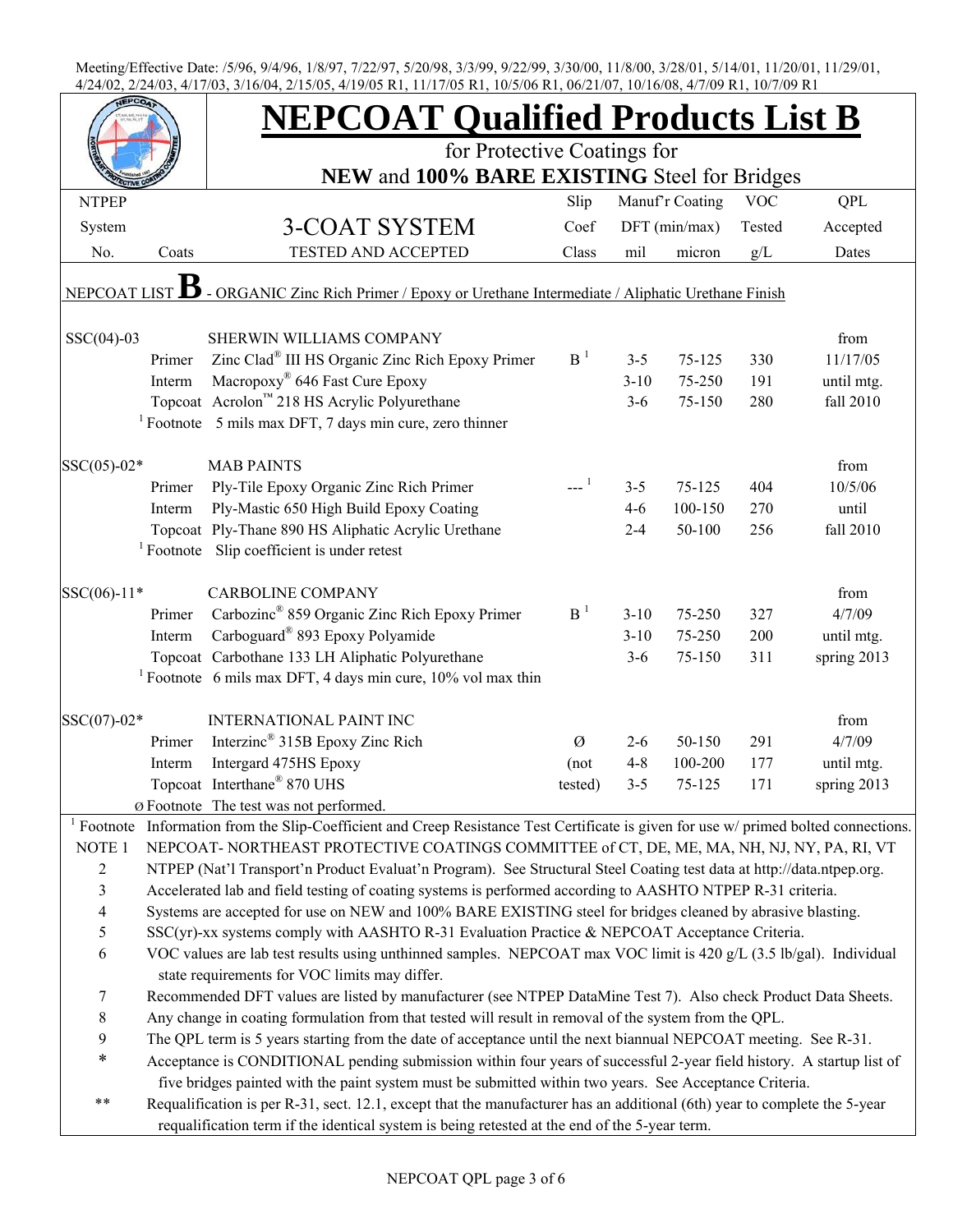|                    |        | <b>NEPCOAT Qualified Products List B</b>                                                                                                            |                                                                 |          |               |                      |                 |  |  |  |  |
|--------------------|--------|-----------------------------------------------------------------------------------------------------------------------------------------------------|-----------------------------------------------------------------|----------|---------------|----------------------|-----------------|--|--|--|--|
|                    |        | for Protective Coatings for                                                                                                                         |                                                                 |          |               |                      |                 |  |  |  |  |
| <b>NTPEP</b>       |        |                                                                                                                                                     | NEW and 100% BARE EXISTING Steel for Bridges<br>Manuf'r Coating |          |               |                      |                 |  |  |  |  |
|                    |        |                                                                                                                                                     | Slip<br>Coef                                                    |          | DFT (min/max) | <b>VOC</b><br>Tested | QPL<br>Accepted |  |  |  |  |
| System             | Coats  | 3-COAT SYSTEM<br>TESTED AND ACCEPTED                                                                                                                | Class                                                           |          |               |                      |                 |  |  |  |  |
| No.                |        |                                                                                                                                                     |                                                                 | mil      | micron        | g/L                  | Dates           |  |  |  |  |
| <b>NEPCOAT LIS</b> |        | - ORGANIC Zinc Rich Primer / Epoxy or Urethane Intermediate / Aliphatic Urethane Finish                                                             |                                                                 |          |               |                      |                 |  |  |  |  |
| SSC(08)-07*        |        | <b>CARBOLINE COMPANY</b>                                                                                                                            |                                                                 |          |               |                      | from            |  |  |  |  |
|                    | Primer | Carbozinc <sup>®</sup> 859 PRIMER                                                                                                                   | B <sup>1</sup>                                                  | $3 - 10$ | 75-250        | 331                  | 10/07/09        |  |  |  |  |
|                    | Interm | Carboguard <sup>®</sup> 825 Epoxy Polyamide                                                                                                         |                                                                 | $3 - 10$ | 75-250        | 305                  | until mtg.      |  |  |  |  |
|                    |        | Topcoat Carbothane 133 LH Aliphatic Polyurethane                                                                                                    |                                                                 | $3 - 6$  | 75-150        | 317                  | fall 2013       |  |  |  |  |
|                    |        | <sup>1</sup> Footnote 4 mils max DFT, 48 hour min cure, $5\%$ vol max thin                                                                          |                                                                 |          |               |                      |                 |  |  |  |  |
|                    |        |                                                                                                                                                     |                                                                 |          |               |                      |                 |  |  |  |  |
|                    |        |                                                                                                                                                     |                                                                 |          |               |                      |                 |  |  |  |  |
|                    |        |                                                                                                                                                     |                                                                 |          |               |                      |                 |  |  |  |  |
|                    |        |                                                                                                                                                     |                                                                 |          |               |                      |                 |  |  |  |  |
|                    |        |                                                                                                                                                     |                                                                 |          |               |                      |                 |  |  |  |  |
|                    |        |                                                                                                                                                     |                                                                 |          |               |                      |                 |  |  |  |  |
|                    |        |                                                                                                                                                     |                                                                 |          |               |                      |                 |  |  |  |  |
|                    |        |                                                                                                                                                     |                                                                 |          |               |                      |                 |  |  |  |  |
|                    |        |                                                                                                                                                     |                                                                 |          |               |                      |                 |  |  |  |  |
|                    |        |                                                                                                                                                     |                                                                 |          |               |                      |                 |  |  |  |  |
|                    |        | <sup>1</sup> Footnote Information from the Slip-Coefficient and Creep Resistance Test Certificate is given for use $w$ / primed bolted connections. |                                                                 |          |               |                      |                 |  |  |  |  |
| NOTE <sub>1</sub>  |        | NEPCOAT-NORTHEAST PROTECTIVE COATINGS COMMITTEE of CT, DE, ME, MA, NH, NJ, NY, PA, RI, VT                                                           |                                                                 |          |               |                      |                 |  |  |  |  |
| $\overline{c}$     |        | NTPEP (Nat'l Transport'n Product Evaluat'n Program). See Structural Steel Coating test data at http://data.ntpep.org.                               |                                                                 |          |               |                      |                 |  |  |  |  |
| 3                  |        | Accelerated lab and field testing of coating systems is performed according to AASHTO NTPEP R-31 criteria.                                          |                                                                 |          |               |                      |                 |  |  |  |  |
|                    |        | Systems are accepted for use on NEW and 100% BARE EXISTING steel for bridges cleaned by abrasive blasting.                                          |                                                                 |          |               |                      |                 |  |  |  |  |
| 5                  |        | $SSC(yr)$ -xx systems comply with AASHTO R-31 Evaluation Practice & NEPCOAT Acceptance Criteria.                                                    |                                                                 |          |               |                      |                 |  |  |  |  |
| 6                  |        | VOC values are lab test results using unthinned samples. NEPCOAT max VOC limit is 420 g/L (3.5 lb/gal). Individual                                  |                                                                 |          |               |                      |                 |  |  |  |  |
|                    |        | state requirements for VOC limits may differ.                                                                                                       |                                                                 |          |               |                      |                 |  |  |  |  |
| 7                  |        | Recommended DFT values are listed by manufacturer (see NTPEP DataMine Test 7). Also check Product Data Sheets.                                      |                                                                 |          |               |                      |                 |  |  |  |  |
| $\,8\,$            |        | Any change in coating formulation from that tested will result in removal of the system from the QPL.                                               |                                                                 |          |               |                      |                 |  |  |  |  |
| 9                  |        | The QPL term is 5 years starting from the date of acceptance until the next biannual NEPCOAT meeting. See R-31.                                     |                                                                 |          |               |                      |                 |  |  |  |  |
| $\ast$             |        | Acceptance is CONDITIONAL pending submission within four years of successful 2-year field history. A startup list of                                |                                                                 |          |               |                      |                 |  |  |  |  |
|                    |        | five bridges painted with the paint system must be submitted within two years. See Acceptance Criteria.                                             |                                                                 |          |               |                      |                 |  |  |  |  |
| $***$              |        | Requalification is per R-31, sect. 12.1, except that the manufacturer has an additional (6th) year to complete the 5-year                           |                                                                 |          |               |                      |                 |  |  |  |  |
|                    |        | requalification term if the identical system is being retested at the end of the 5-year term.                                                       |                                                                 |          |               |                      |                 |  |  |  |  |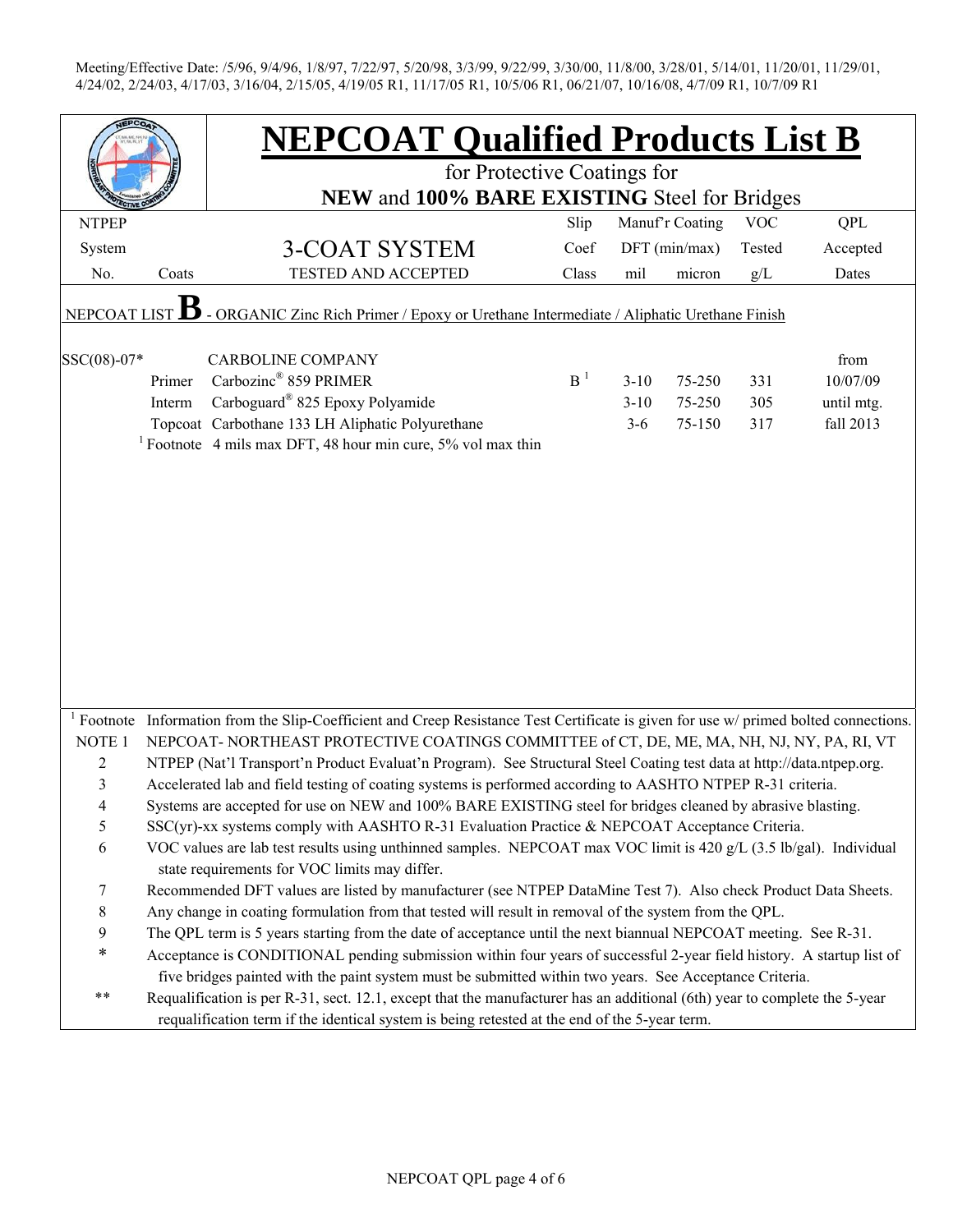|                   |                  | <b>NEPCOAT Qualified Products List C</b>                                                                                                                                                                                   |                |                    |                   |                   |                                         |  |  |  |
|-------------------|------------------|----------------------------------------------------------------------------------------------------------------------------------------------------------------------------------------------------------------------------|----------------|--------------------|-------------------|-------------------|-----------------------------------------|--|--|--|
|                   |                  | for Protective Coatings for                                                                                                                                                                                                |                |                    |                   |                   |                                         |  |  |  |
|                   |                  | NEW and 100% BARE EXISTING Steel for Bridges                                                                                                                                                                               |                |                    |                   |                   |                                         |  |  |  |
| <b>NTPEP</b>      |                  |                                                                                                                                                                                                                            | Slip           |                    | Manuf'r Coating   | <b>VOC</b>        | <b>QPL</b>                              |  |  |  |
| System            |                  | 2-COAT SYSTEM 10                                                                                                                                                                                                           | Coef           |                    | $DFT$ (min/max)   | Tested            | Accepted                                |  |  |  |
| No.               | Coats            | <b>TESTED AND ACCEPTED</b>                                                                                                                                                                                                 | Class          | mil                | micron            | g/L               | Dates                                   |  |  |  |
| NEPCOAT LIST      |                  | - ORGANIC Zinc Rich Primer / ----- / Topcoat                                                                                                                                                                               |                |                    |                   |                   |                                         |  |  |  |
| $SSC(02)-04$      | Primer<br>Interm | SHERWIN WILLIAMS COMPANY<br>Corothane <sup>®</sup> I Galvapac One Pack Zinc Primer<br>Topcoat Fast Clad® Urethane<br><sup>1</sup> Footnote 4 mils max DFT, 24 hrs min cure                                                 | B <sup>1</sup> | $3.5 - 4$<br>$6-9$ | 90-100<br>150-225 | 298<br>---<br>263 | from<br>4/19/05<br>until<br>spring 2010 |  |  |  |
|                   |                  |                                                                                                                                                                                                                            |                |                    |                   |                   |                                         |  |  |  |
|                   |                  |                                                                                                                                                                                                                            |                |                    |                   |                   |                                         |  |  |  |
|                   |                  |                                                                                                                                                                                                                            |                |                    |                   |                   |                                         |  |  |  |
|                   |                  |                                                                                                                                                                                                                            |                |                    |                   |                   |                                         |  |  |  |
|                   |                  |                                                                                                                                                                                                                            |                |                    |                   |                   |                                         |  |  |  |
|                   |                  |                                                                                                                                                                                                                            |                |                    |                   |                   |                                         |  |  |  |
|                   |                  |                                                                                                                                                                                                                            |                |                    |                   |                   |                                         |  |  |  |
|                   |                  |                                                                                                                                                                                                                            |                |                    |                   |                   |                                         |  |  |  |
|                   |                  |                                                                                                                                                                                                                            |                |                    |                   |                   |                                         |  |  |  |
|                   |                  |                                                                                                                                                                                                                            |                |                    |                   |                   |                                         |  |  |  |
|                   |                  |                                                                                                                                                                                                                            |                |                    |                   |                   |                                         |  |  |  |
|                   |                  | <sup>1</sup> Footnote Information from the Slip-Coefficient and Creep Resistance Test Certificate is given for use $w$ / primed bolted connections.                                                                        |                |                    |                   |                   |                                         |  |  |  |
| NOTE <sub>1</sub> |                  | NEPCOAT-NORTHEAST PROTECTIVE COATINGS COMMITTEE of CT, DE, ME, MA, NH, NJ, NY, PA, RI, VT                                                                                                                                  |                |                    |                   |                   |                                         |  |  |  |
| $\overline{2}$    |                  | NTPEP (Nat'l Transport'n Product Evaluat'n Program). See Structural Steel Coating test data at http://data.ntpep.org.                                                                                                      |                |                    |                   |                   |                                         |  |  |  |
| $\mathfrak{Z}$    |                  | Accelerated lab and field testing of coating systems is performed according to AASHTO NTPEP R-31 criteria.                                                                                                                 |                |                    |                   |                   |                                         |  |  |  |
| $\overline{4}$    |                  | Systems are accepted for use on NEW and 100% BARE EXISTING steel for bridges cleaned by abrasive blasting.                                                                                                                 |                |                    |                   |                   |                                         |  |  |  |
| 5                 |                  | SSC(yr)-xx systems comply with AASHTO R-31 Evaluation Practice & NEPCOAT Acceptance Criteria.                                                                                                                              |                |                    |                   |                   |                                         |  |  |  |
| 6                 |                  | VOC values are lab test results using unthinned samples. NEPCOAT max VOC limit is 420 g/L (3.5 lb/gal). Individual<br>state requirements for VOC limits may differ.                                                        |                |                    |                   |                   |                                         |  |  |  |
| 7                 |                  | Recommended DFT values are listed by manufacturer (see NTPEP DataMine Test 7). Also check Product Data Sheets.                                                                                                             |                |                    |                   |                   |                                         |  |  |  |
| $8\,$             |                  | Any change in coating formulation from that tested will result in removal of the system from the QPL.                                                                                                                      |                |                    |                   |                   |                                         |  |  |  |
| $\boldsymbol{9}$  |                  | The QPL term is 5 years starting from the date of acceptance until the next biannual NEPCOAT meeting. See R-31.                                                                                                            |                |                    |                   |                   |                                         |  |  |  |
| $\ast$            |                  | Acceptance is CONDITIONAL pending submission within four years of successful 2-year field history. A startup list of                                                                                                       |                |                    |                   |                   |                                         |  |  |  |
|                   |                  | five bridges painted with the paint system must be submitted within two years. See Acceptance Criteria.                                                                                                                    |                |                    |                   |                   |                                         |  |  |  |
| $***$             |                  | Requalification is per R-31, sect. 12.1, except that the manufacturer has an additional (6th) year to complete the 5-year<br>requalification term if the identical system is being retested at the end of the 5-year term. |                |                    |                   |                   |                                         |  |  |  |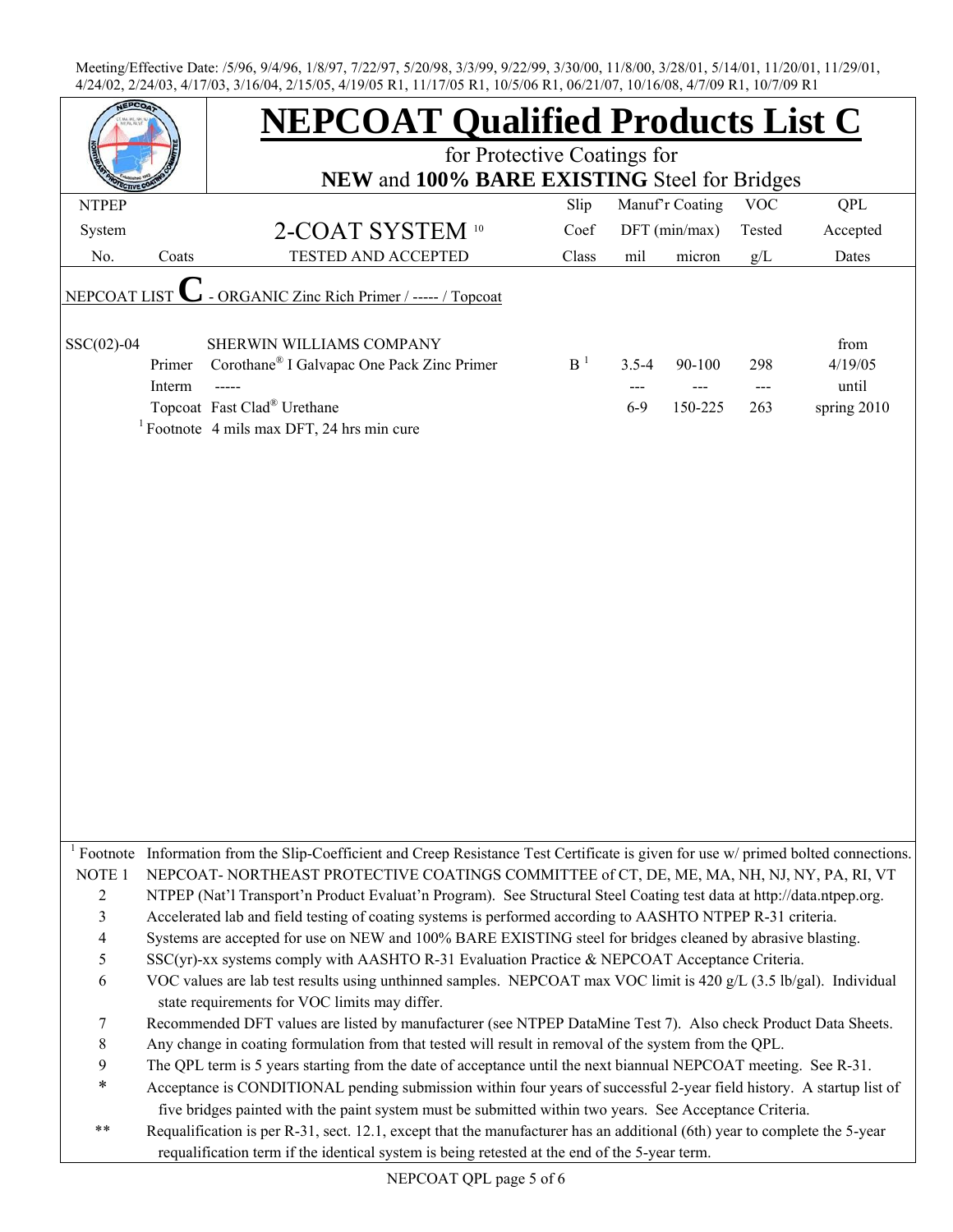

# **NEPCOAT Acceptance Criteria List A, B, C**

for Protective Coatings for

**NEW** and **100% BARE EXISTING** Steel for Bridges

#### AASHTO R31-Testing Standard & NEPCOAT Acceptance Criteria (3/16/04, 2/15/05, 10/16/08, 4/7/09)

#### **TEST NO. 1 - SLIP COEFFICIENT**

- Primer Acceptance criteria (min.)
- IOZ Slip coefficient 0.5 (Class B) required
- OZ Report results only

#### **TEST NO. 2 - SALT FOG RESISTANCE (ASTM B117)**

| Delamination<br>Rust / Blistering | Acceptance criteria: no delamination allowed<br>Acceptance criteria (max.): |       |                                                        |                |                     |  |              |                       |  |
|-----------------------------------|-----------------------------------------------------------------------------|-------|--------------------------------------------------------|----------------|---------------------|--|--------------|-----------------------|--|
|                                   |                                                                             |       | //------------------- RUST CRITERIA ----------------// |                |                     |  |              | -- BLISTER CRITERIA-- |  |
| Primer                            | <b>System</b>                                                               | @ Hrs | $\frac{max\,creep\,ave\,creep\,% length\,in\,scr}$     |                |                     |  | $\omega$ Hrs | Convers'n $#$         |  |
| IOZ                               | $P-I-T$                                                                     | 5000  | $4 \text{ mm}$                                         | $2 \text{ mm}$ | not reg'd not reg'd |  | 4000         |                       |  |
| OZ                                | $P-I-T$                                                                     | 5000  | $8 \text{ mm}$                                         | $2 \text{ mm}$ | not req'd not req'd |  | 4000         |                       |  |

#### **TEST NO. 3 - CYCLIC WEATHERING RESISTANCE (ASTM D5894)**

| Delamination             | Acceptance criteria: no delamination allowed            |       |                                                     |                |                     |  |              |                       |
|--------------------------|---------------------------------------------------------|-------|-----------------------------------------------------|----------------|---------------------|--|--------------|-----------------------|
| Rust / Blistering        | Acceptance criteria (max.):                             |       |                                                     |                |                     |  |              |                       |
|                          | //-------------------- RUST CRITERIA ----------------// |       |                                                     |                |                     |  |              | -- BLISTER CRITERIA-- |
| Primer                   | System                                                  | @ Hrs | $\frac{max\,creep\,ave\,creep\,% length\,in\,scri}$ |                |                     |  | $\omega$ Hrs | Convers'n $#$         |
| IOZ                      | $P-I-T$                                                 | 5040  | $4 \text{ mm}$                                      | $2 \text{ mm}$ | not req'd not req'd |  | 4032         | 9                     |
| <sub>OZ</sub>            | $P-I-T$                                                 | 5040  | $8 \text{ mm}$                                      | $4 \text{ mm}$ | not req'd not req'd |  | 4032         | 8                     |
| GLOSS value              | Acceptance criteria:                                    |       | Report results only                                 |                |                     |  |              |                       |
| GLOSS % Retent'n         | Acceptance criteria:                                    |       | Report results only                                 |                |                     |  |              |                       |
| COLOR Change, $\Delta e$ | Acceptance criteria:                                    |       | Report results only                                 |                |                     |  |              |                       |

#### **TEST NO. 4 - ABRASION RESISTANCE (ASTM D4060)**

| Weight Loss | Acceptance criteria: | Report results only |
|-------------|----------------------|---------------------|
| Wear Index  | Acceptance criteria: | Report results only |

#### **TEST NO. 5 - ADHESION (ASTM D4541)**

 Pull-Off Strength Acceptance criteria (min.) for both primer and PIT panels: IOZ 2.4 MPa (350 psi) OZ 4.1 MPa (600 psi)

#### **TEST NO. 6 - FREEZE THAW STABILITY**

Pull-Off Strength Acceptance criteria: achieve min. Test 5 req'd PIT adhesion results and fall within 60% of Test 5 values

#### **TEST NO. 7 - COATING IDENTIFICATION TESTS**

| VOC                |                                  | Acceptance criteria: Max. 420 g/L $(3.5 \text{ lb/gal})$ . Individual state requirements may differ. |
|--------------------|----------------------------------|------------------------------------------------------------------------------------------------------|
| Coating properties | Acceptance criteria: Report only |                                                                                                      |
| Coating thickness  |                                  | Acceptance criteria: A 2-coat system shall be tested and applied at min. total 9 mils DFT.           |

(continued)